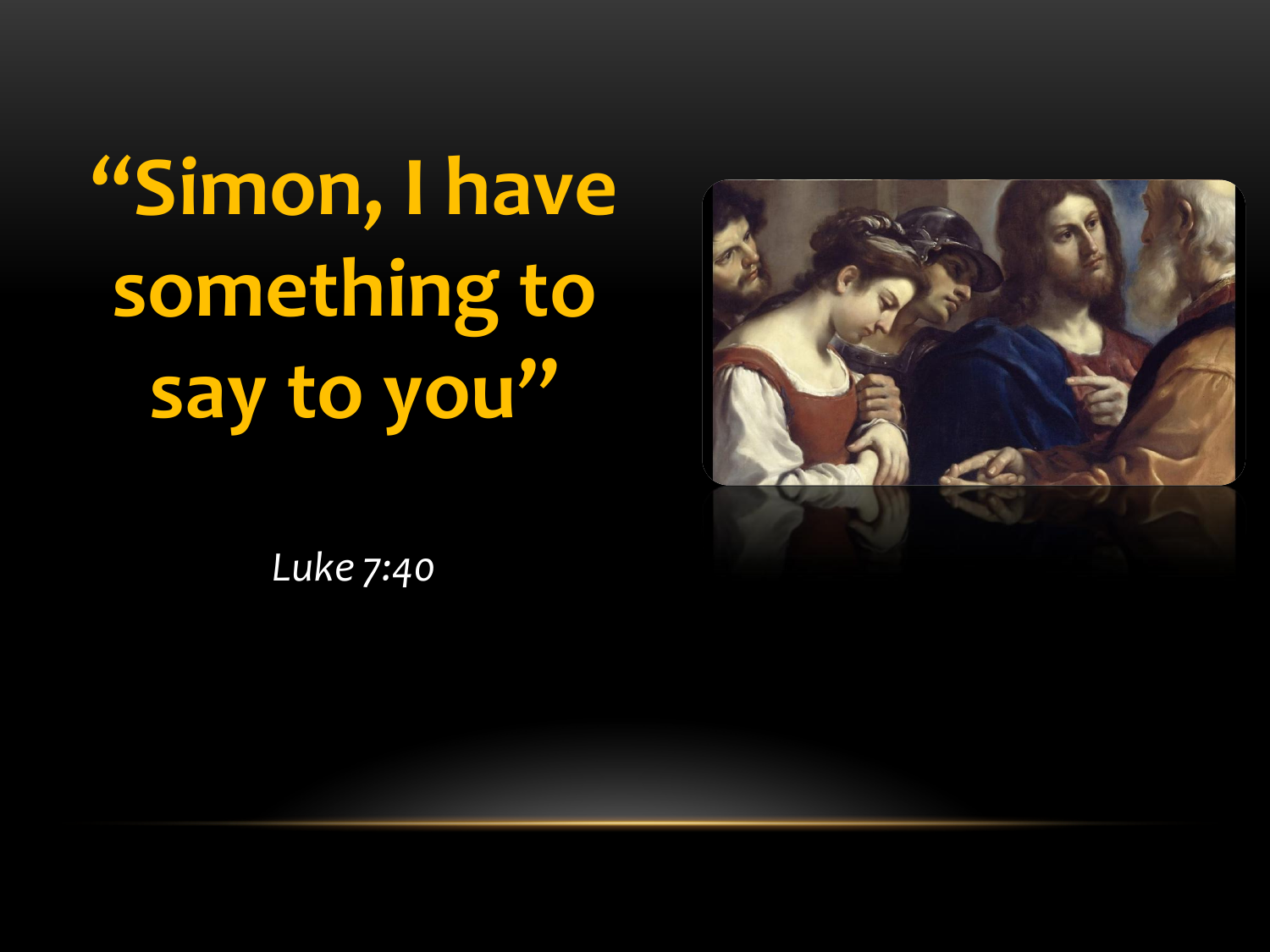"Whoever loves instruction loves knowledge, But he who hates correction *is* stupid"





*Proverbs 12:1*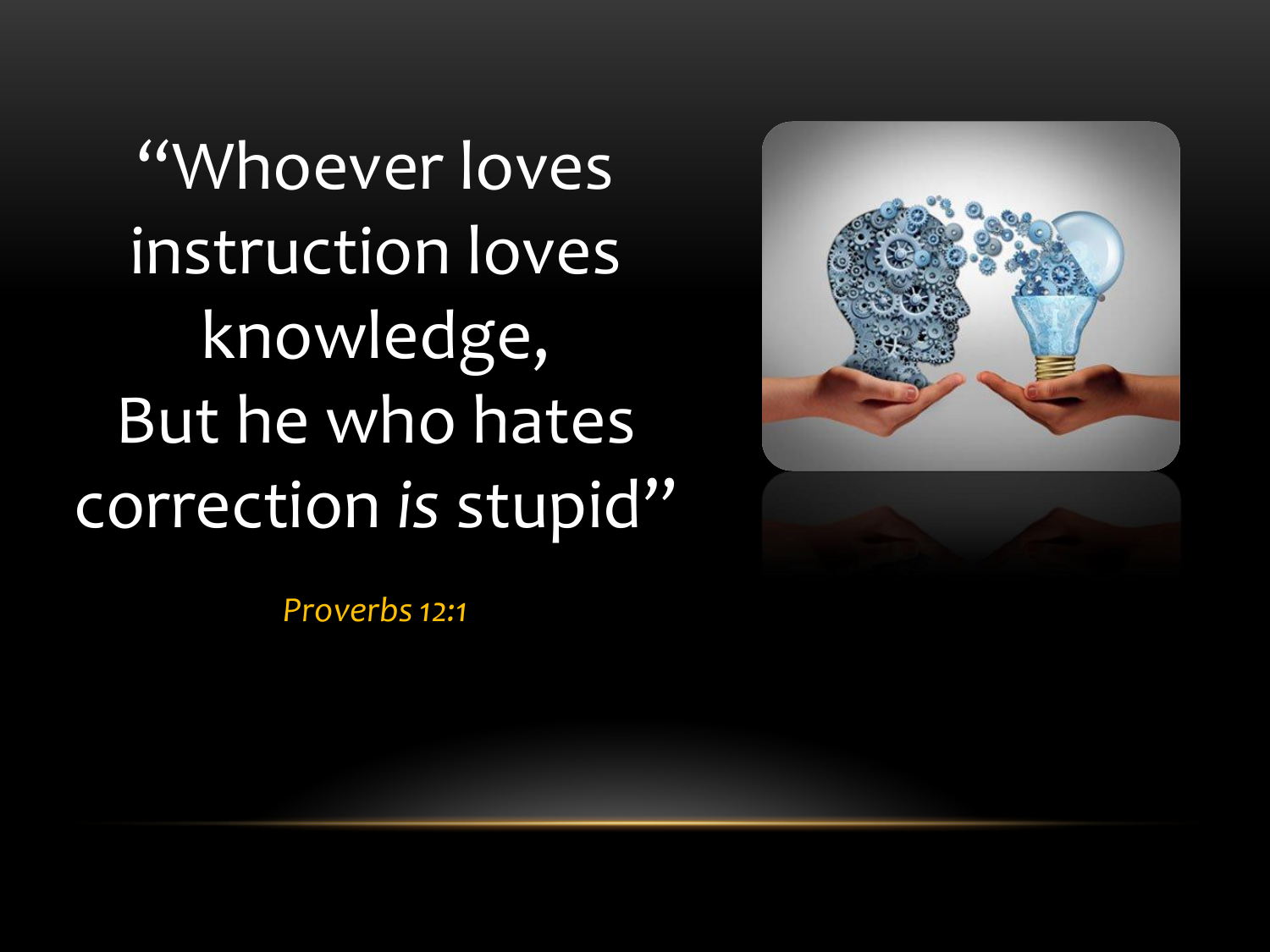# **Highlights**

- 1. Tools of instruction
- 2. Common characteristics
- 3. Hating correction

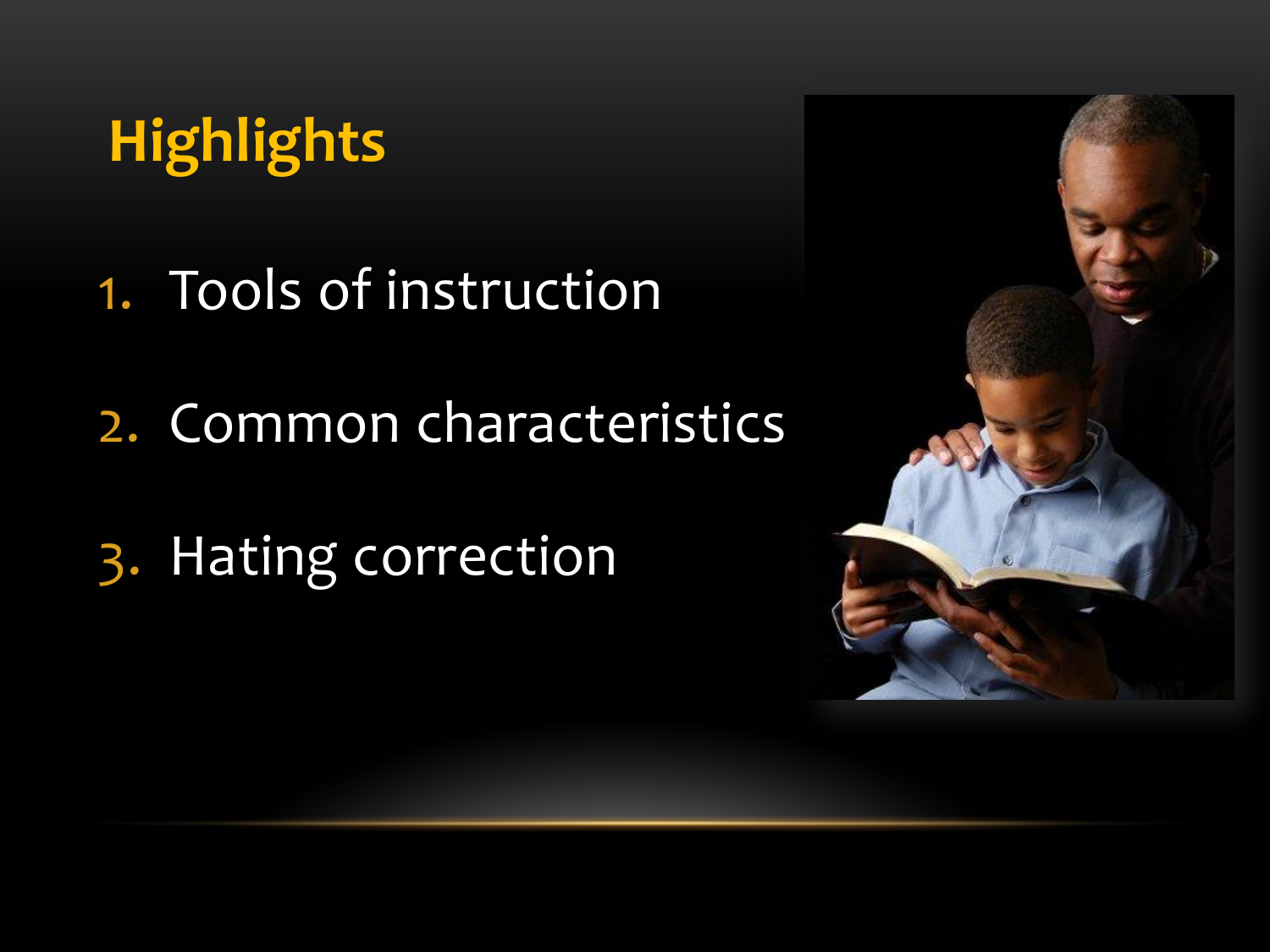### **I. Tools of Instruction (1)**

- **1. Education:**
	- The commandment of God
	- communicated
	- With it comes the example,
	- the encouragement, and the
	- motivation to abide by them

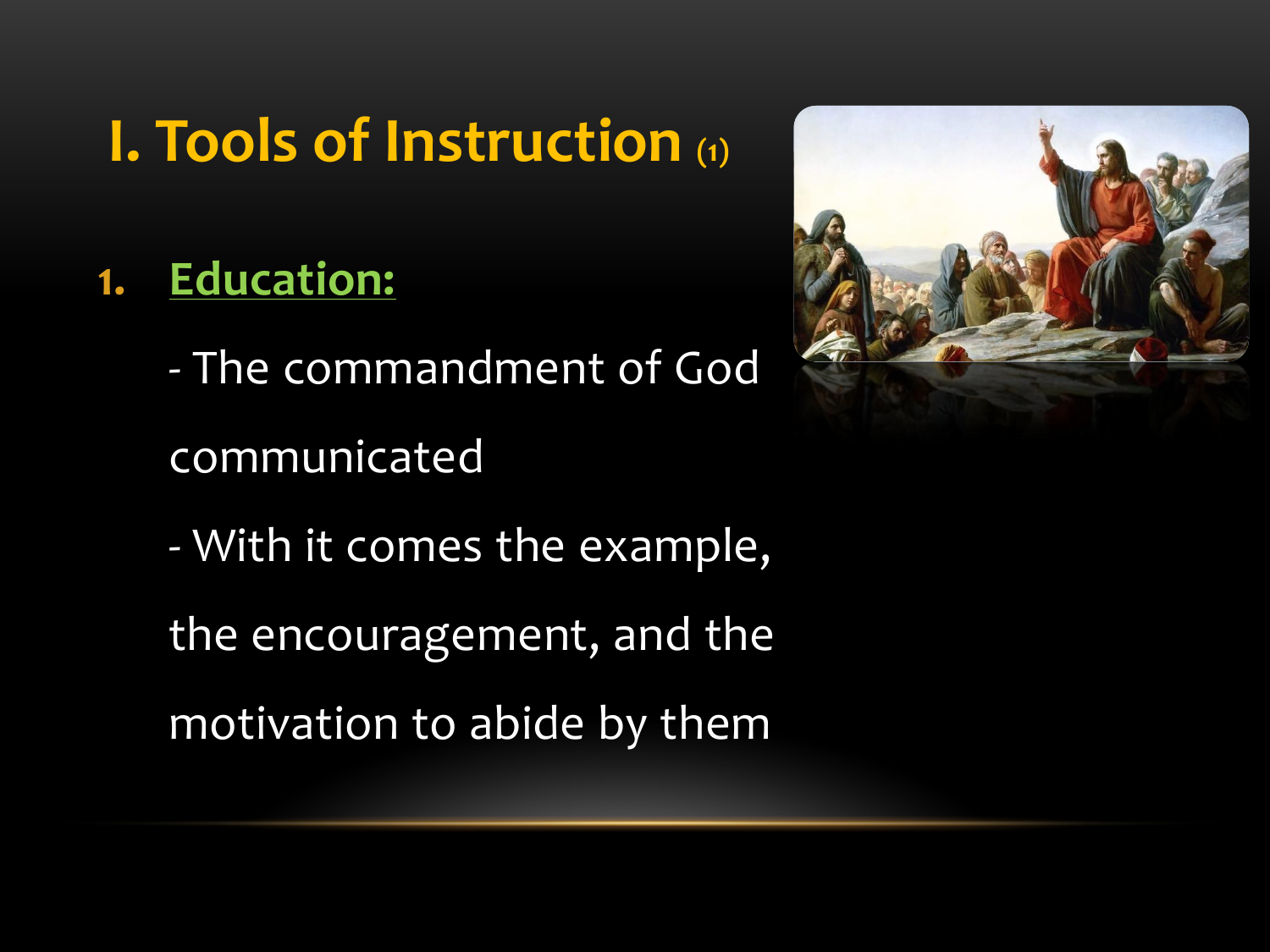## **I. Tools of Instruction (2)**

### **2. Guidance:**

- A tool used to change directions or amend the application of a certain command, e.g., Jethro guiding Moses

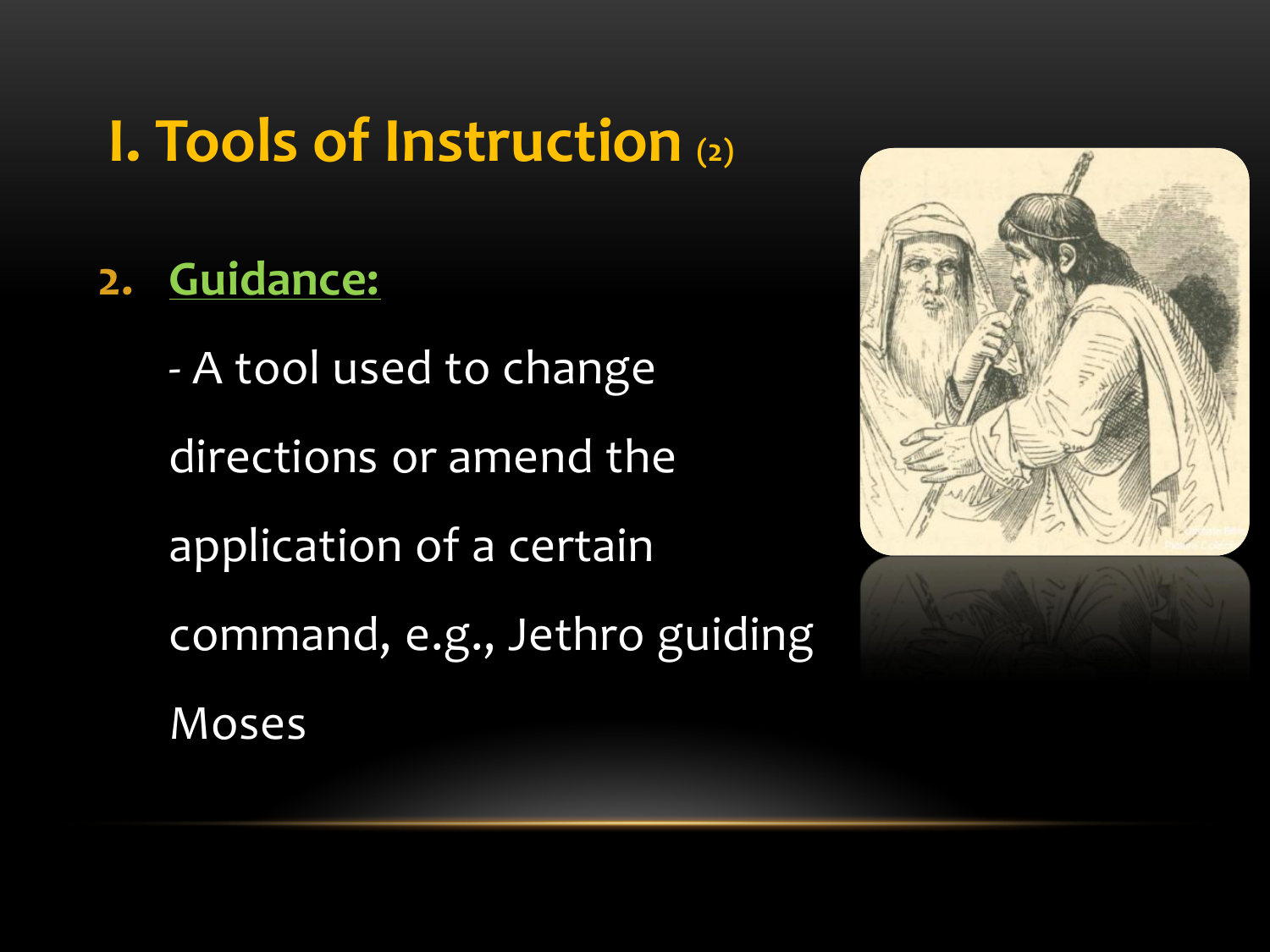### **I. Tools of Instruction (3)**

### **3. Rebuke:**

- Used directly or indirectly either firmly or gently according to the person and the kind of mistake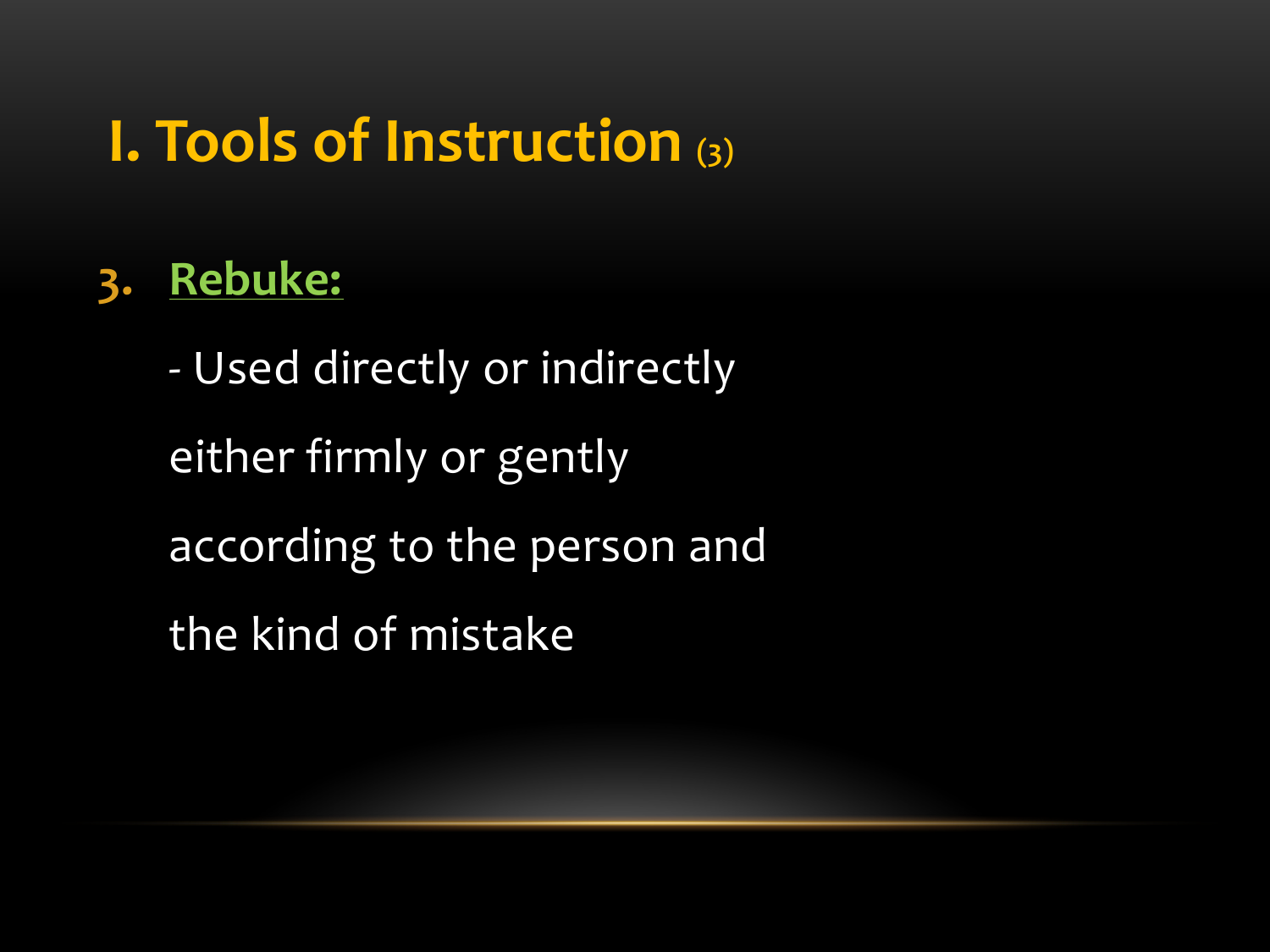## **I. Tools of Instruction (4)**

- **3. Rebuke: (cont.)**
	- The Lord Christ and St. Peter
	- The sailors and Jonah
	- The Lord Christ and the angel
	- of the church of Sardis
	- The abbot and Abba Arsenius

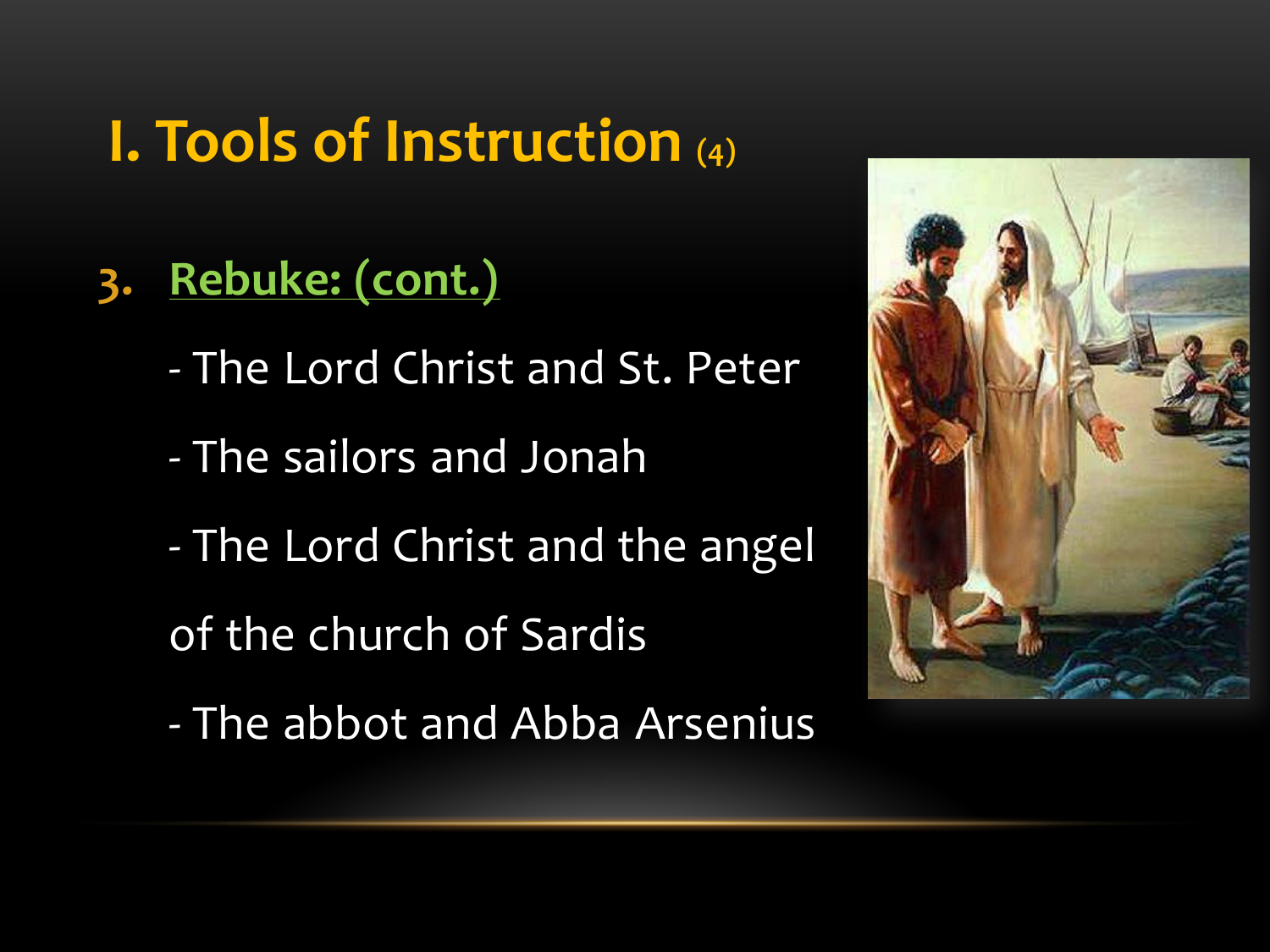### **I. Tools of Instruction (5)**

#### **4. Chastisement:**

- St. Paul and the sinner of

Corinth

- Miriam, the sister of Aaron

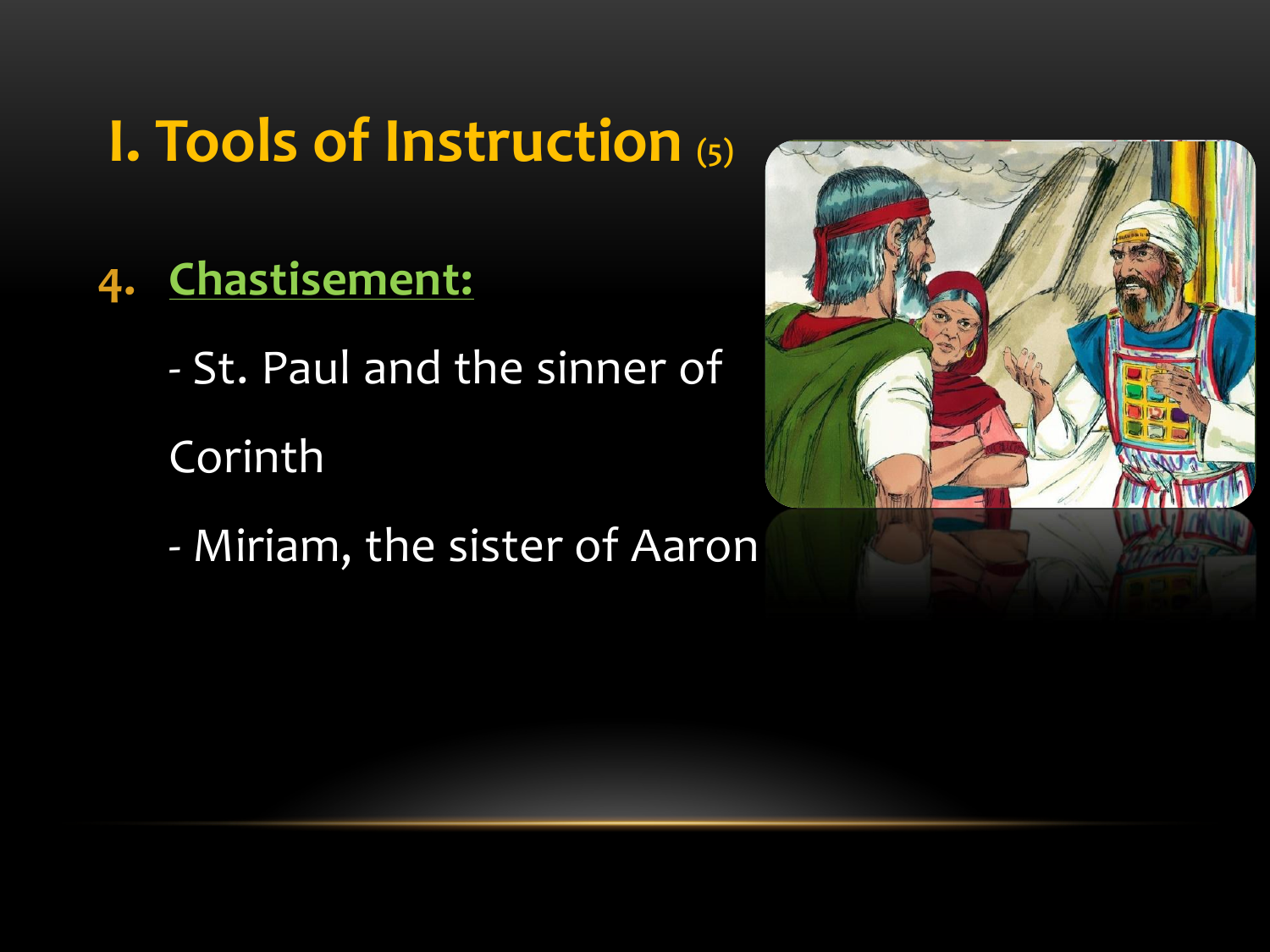### **II. Common Characteristics (1)**

- 1. Caring to improve and the salvation of the person himself and others
	- Moses with his father-in-law
- 2. Humility:
	- David with Nathan

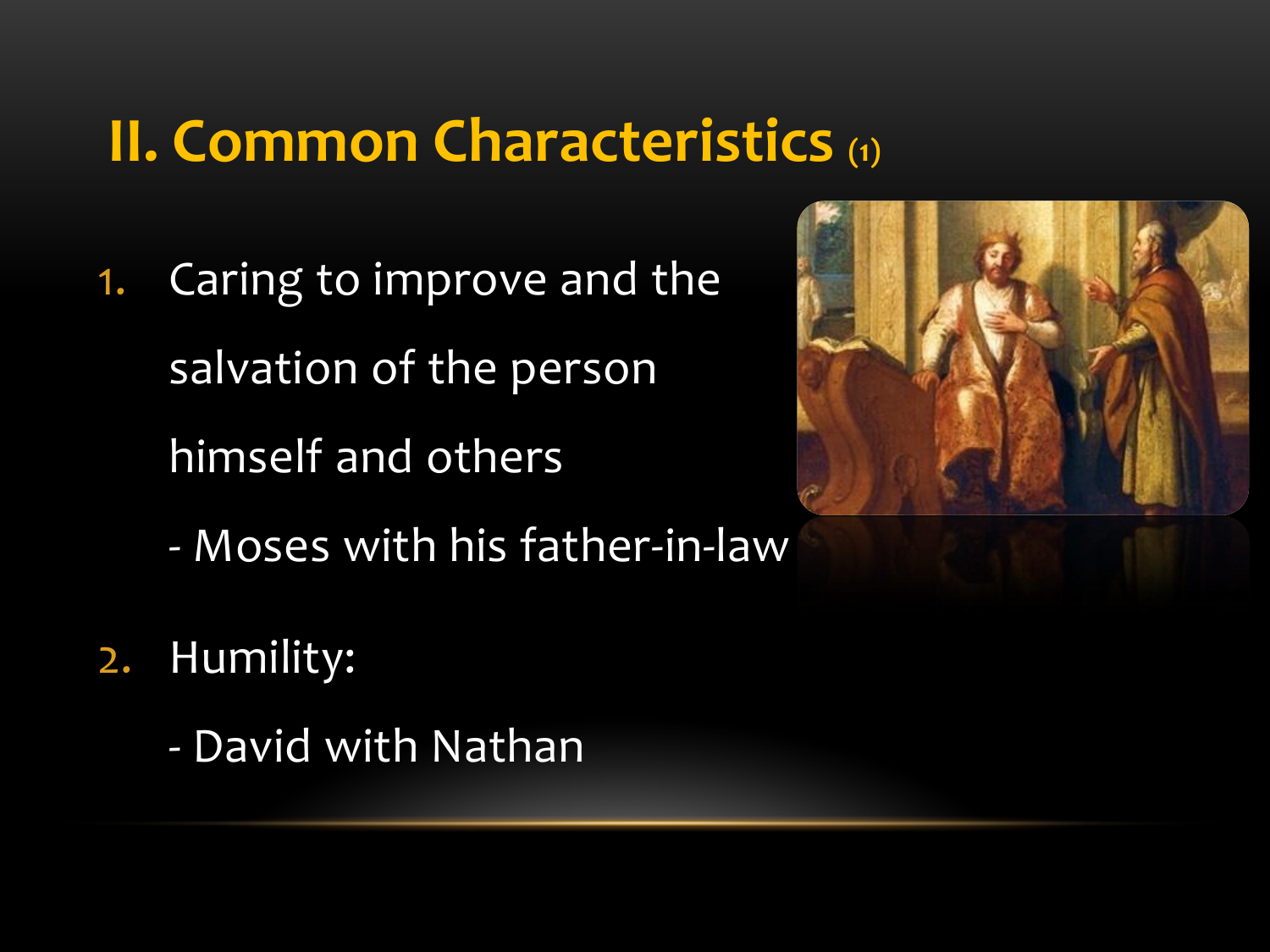### **II. Common Characteristics (2)**

3. Objectivity:

- St. Peter witnessing about St. Paul: "as also our beloved brother Paul, according to the wisdom given to him, has written to you"



*2 Peter 3:15*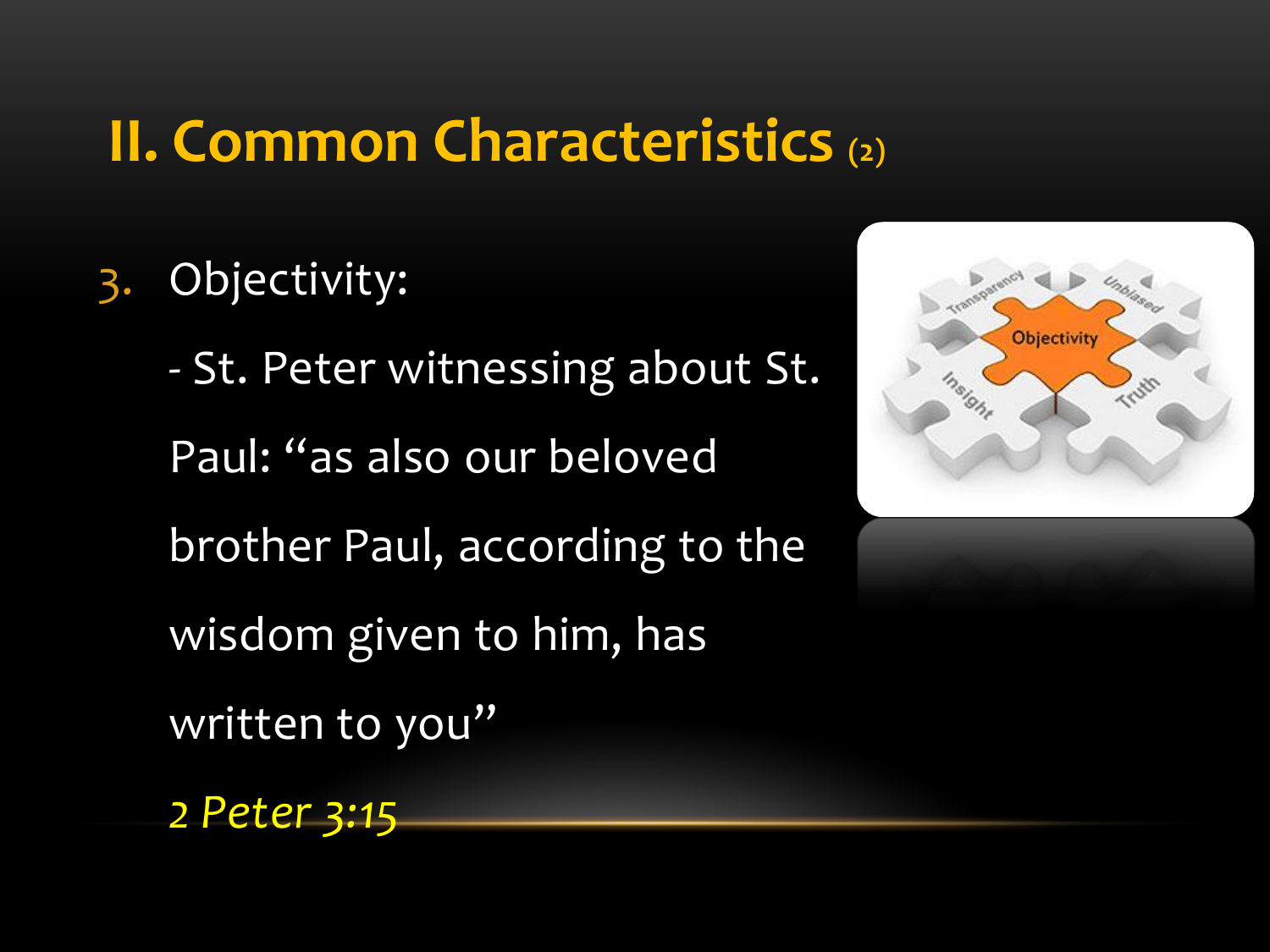### **II. Common Characteristics (3)**

- 4. Attentiveness:
	- Abba Arsenius

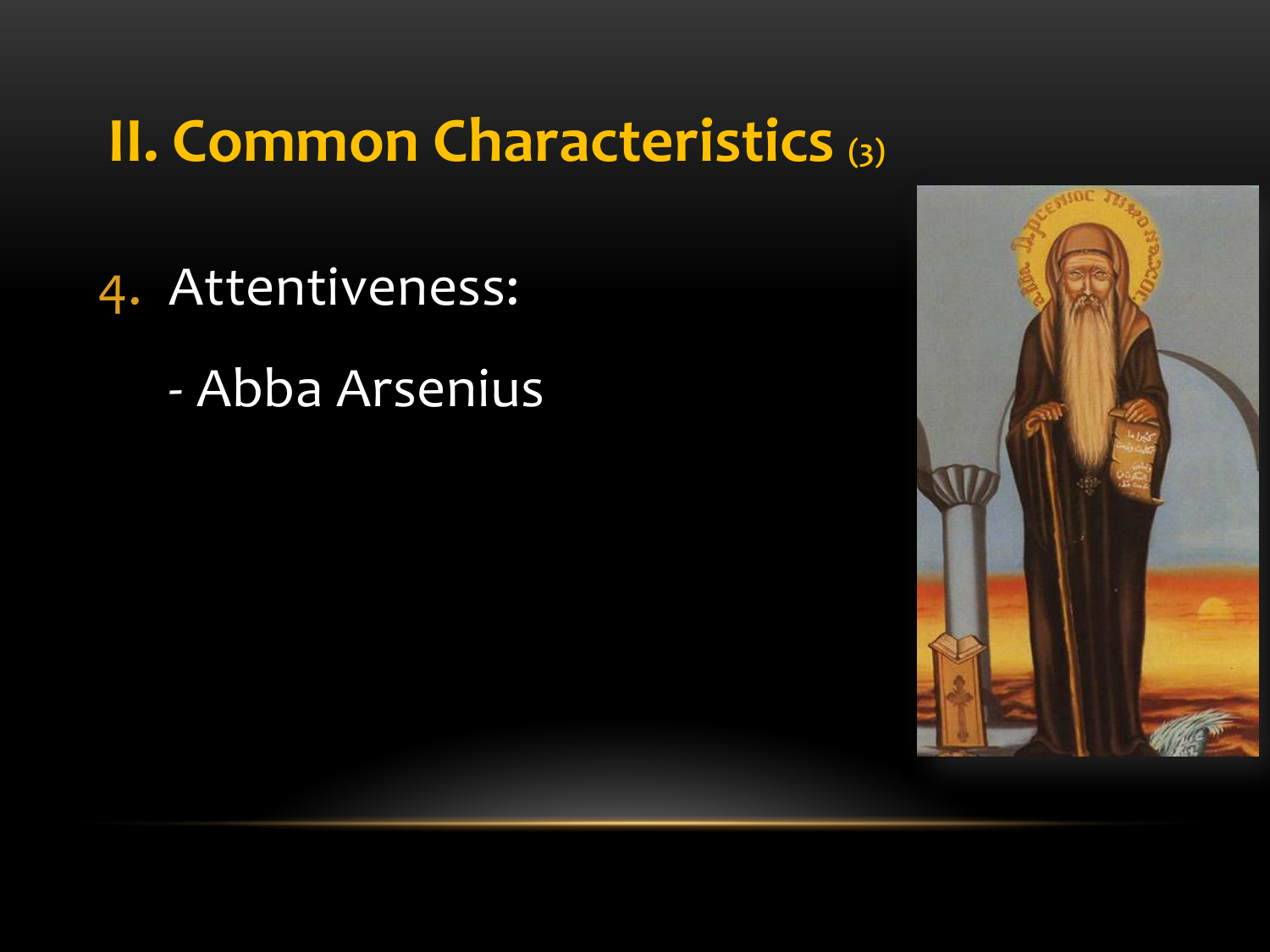## **III. Hating Correction (1)**

- **Causes:**
	- 1. Low self-esteem
	- 2. The ego and being wise in own
	- eyes (Saul the king)
	- 3. Partially educated person
	- 4. The wrong reference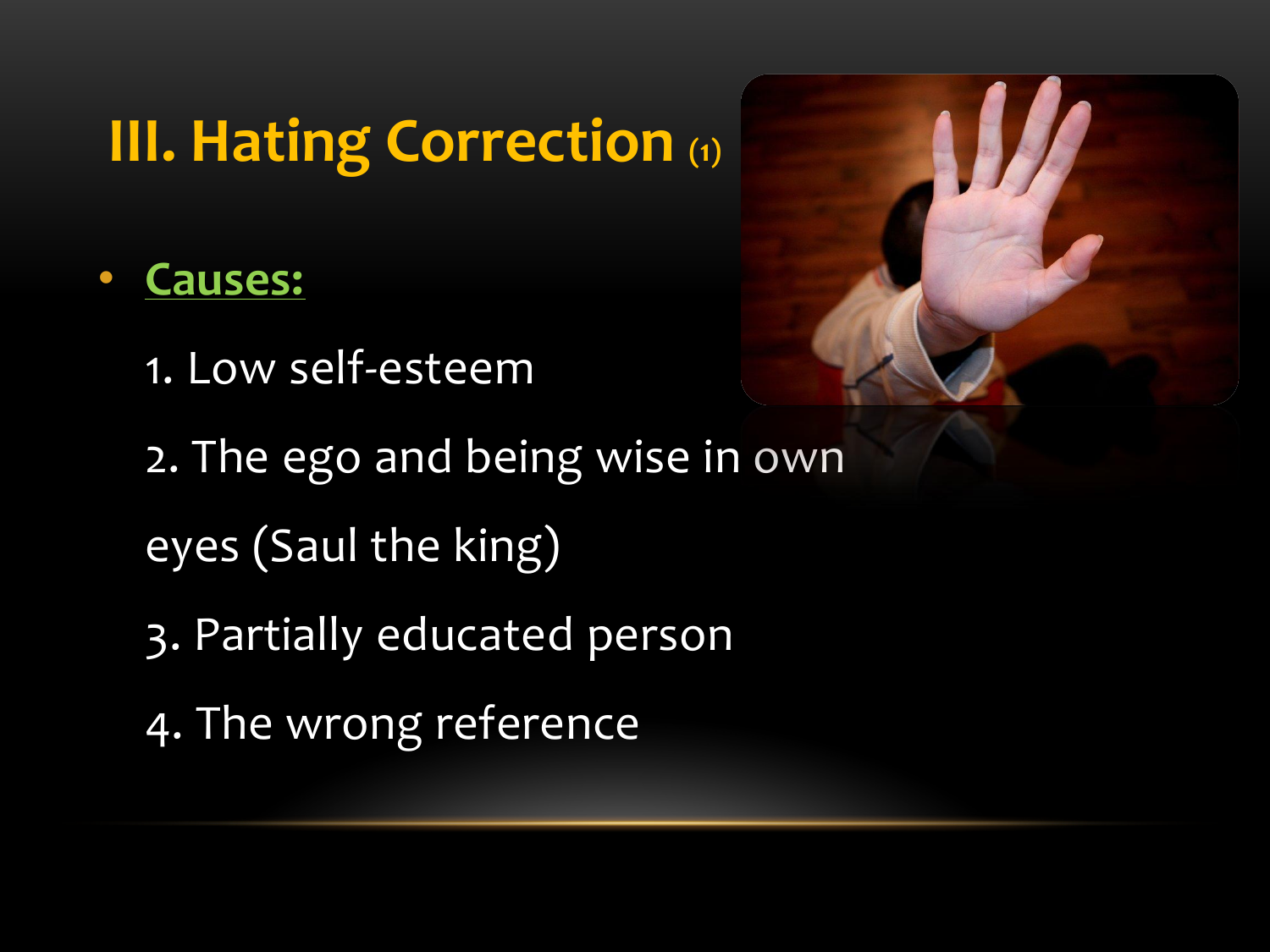# **III. Hating Correction (2)**

- **Forms:**
	- 1. Ignoring: e.g., Cain
	- 2. Justifications (Saul the king)
	- 3. Anger
	- 4. Stubbornness
	- 5. Avoidance